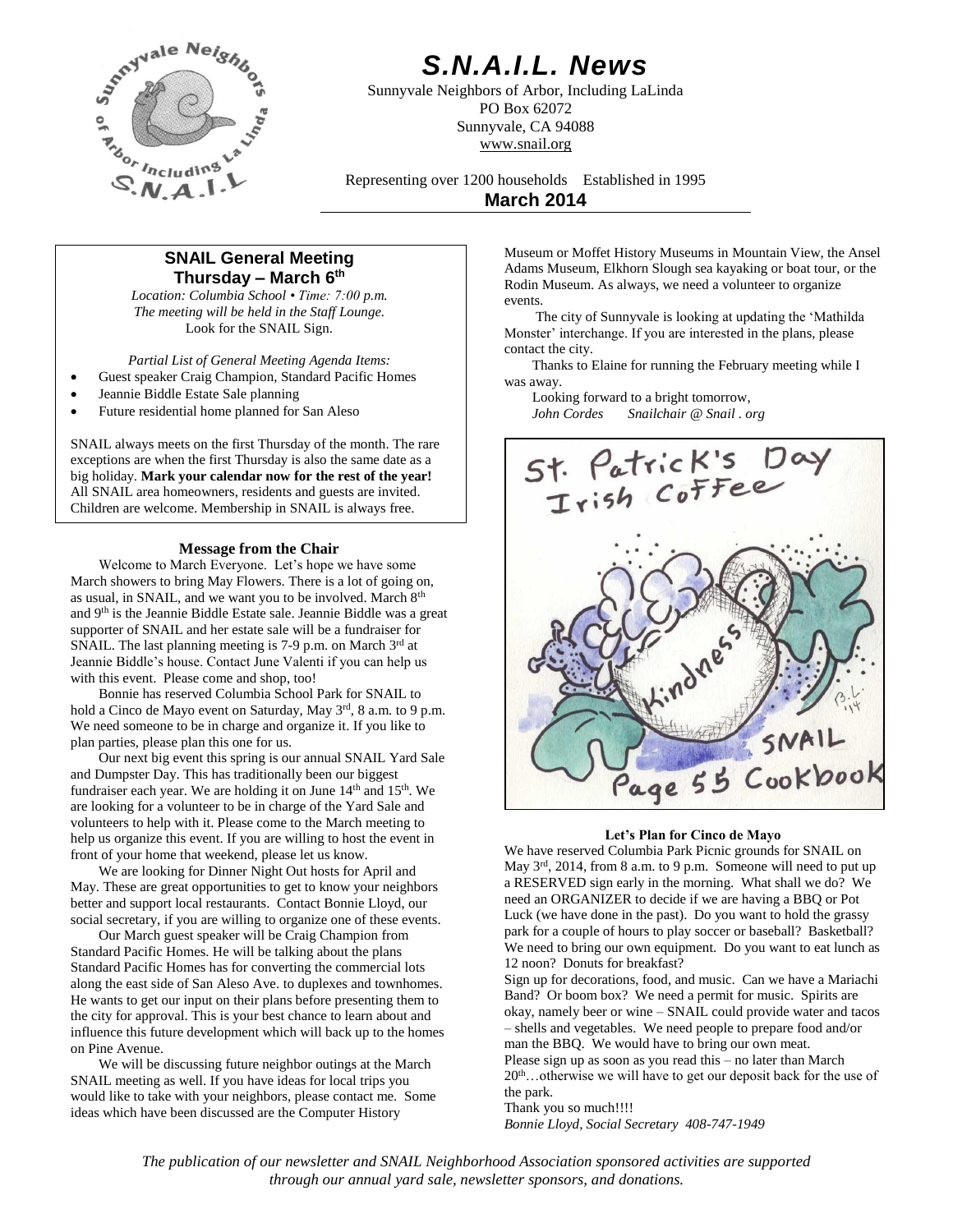# **Southwest-Style home content going for sale**

Jeannie Biddle's home was warm, welcoming and peppered with Native American artifacts. SNAIL will be hosting an estate sale on Saturday and Sunday, March 8<sup>th</sup> and 9<sup>th</sup>, from 9 a.m. to 3 p.m. You will be able to purchase items such as:

- Wrought iron and wood hand carved dining table and chairs
- A traditional indoor/outdoor bar with two matching bar stools made of wood and rough iron
- Metalwork and other metals wall hanging decorative elements and accessories
- Hand-crafted traditional gourds
- Native American baskets
- Hand-woven baskets
- Hand woven rugs
- Hand-painted pottery
- Insects and snake skins
- and an extensive albums and Jewelry collection

There are also a refrigerator and a stand-up freezer and other bedroom furniture.

If you are interested in purchasing any of these items, you can either come on the actual estate dates, or come to our next pre-sale meeting Monday, March 3rd, 7:00 p.m., 245 E. Eaglewood and purchase some of these items there and then. All heavy items must be transported by buyers.

Contact June Valenti at 408-497-0827 with any questions. Everything must be sold!

#### **Volunteers Needed for Estate Sale**

Volunteers are needed to work either Saturday or Sunday of the sale. This is a good opportunity for teenagers looking for a service project. Also, we are looking for someone to help with pricing, and making neighborhood signs advertising the sale, and posting them. Please contact June Valenti at 408-497-0827. Or, come to our next pre-sale meeting Monday, March 3rd, 7:00 p.m., 245 E. Eaglewood (Jeannie's house).

#### **Bishop School News**

Bishop School students have been learning the skills they will need to be successful. Our teachers are implementing lessons based on the new Common Core standards that require higher levels of thinking, understanding and creativity. If you would like to learn more or see sample questions, visit the Smarter Balance Website at the following web link:

http://www.smarterbalanced.org/

We also have a lot of fun at our after school events held by the PTO. Our Daddy Daughter Dance on Feb 7<sup>th</sup> was a huge success! We made it to the Mercury News! Check out the article about our Daddy Daughter Dance at this link: http://www.mercurynews.com/my-town/ci\_25128172/bishopelementarys-daddy-and-daughter-dance-quickly-becoming

Our next Family Dine Out Night will be held at Armadillo Willy's restaurant in Sunnyvale on March 27<sup>th</sup>. Come out and support Bishop School. *Jennifer Aufang*

SNAIL offers condolences to Tarik Peterson, whose father passed in October, and Mark Aubin (both of San Diego Ave), whose father passed recently. Services to be held soon.

|  |  |  | <b>SNAIL 2014 Event Calendar</b> |
|--|--|--|----------------------------------|
|--|--|--|----------------------------------|

| Date         | <b>Event Name</b>    | Organizer                   |  |
|--------------|----------------------|-----------------------------|--|
| March $17th$ | Cheerful Night Out @ | Toni Damburger              |  |
| 7 PM         | Fibbar McGee's       | <b>RSVP</b> to Bonnie Lloyd |  |
|              | 156 S. Murphy Ave    | 408-747-1949                |  |
| Mar 8 & 9    | <b>Estate Sale</b>   | June Valenti                |  |
| $9am-3pm$    | 245 E. Eaglewood Ave | 408-497-0827                |  |

#### **Brief Summary of February Meeting Minutes**

- **Treasurer's Report:** Elaine Rowan read Treasurer's Report submitted by Patsy Duke (Patsy was not in attendance). The new account was setup for the non-profit status and the old closed.
- **Cookbooks:** Jim Quaderer reported he has about 20-30 cookbooks and Connie Cook-Turner has a few still that are for sale.
- **Missing Mail Box:** Elaine Rowan reported on the Missing Mail Box that was on the corner of Duane/Morse & is being investigated per the Fremont Post Office Postmaster. The mail had been picked up Friday 1/31/2014 but the box was missing Saturday 2/1/2014.
- **LinkedIn Information:** Citywide Newsletter from Kilroy Construction mentioned about blocking the LinkedIn lights with shades. Also affected Homeowners might be eligible for \$5,000 to block the view of the LinkedIn Buildings preliminary - have not met yet.
- **Mathilda/101/23 Discussion:** Light timing and any changes being done in the area.
- **St. Jude Medical:** St. Jude Medical open house, adding another building, not sure of date yet.
- **Event Planning Ideas:** Open discussion on future dinner nights out - no dates yet.
- **Jeannie Biddle Estate Sale Discussion:** June Valenti reported they need 6 tables. June Valenti said the sale is set for March 8<sup>th</sup> & 9<sup>th</sup>. Planning meetings are Monday, Feb. 17<sup>th</sup> & Monday, March 3<sup>rd</sup> at 7 p.m. at Jeannie Biddle's house.
- **Discussion on Event Suggestions:** Some suggestions Family Day tour, Jelly Belly tour, Anheuser Busch tour, Elkhorn Slough & renting kayaks, Golden Gate Fields Race Track, Moffett History Museum, Computer Museum, Ansel Adams Museum, Rodin Museum and April 26<sup>th</sup> Columbia Health Fair SNAIL Booth.
- **Cinco de Mayo Discussion:** Need May Cinco de Mayo volunteer. Columbia picnic area has been reserved for now.
- **Dumpster Day/Yard Sale Discussion:** Dumpster day tentatively now scheduled June 14<sup>th</sup>. Yard sale tentatively scheduled June 14<sup>th</sup> & 15<sup>th</sup>.
- **Next Month Speaker Suggestions:** New Mathilda Bridge change, 101-237 overpass & bring plans.
- **Neighborhood Kids Involvement:** Newsletter delivery.

### **Neighborhood March Street Sweeping Schedule**

Our streets are generally swept every two weeks on the day following your trash pickup. This month, the street sweeping schedule is:

| East SNAIL Neighborhood   Tues., Mar. 4th and 18th |  |
|----------------------------------------------------|--|
| West SNAIL Neighborhood   Wed., Mar. 5th and 19th  |  |

If possible, please move your car off the street on street sweeping days.

#### **SNAIL On The Internet**

SNAIL moderates a Yahoo newsgroup called, "SNAILorg" which is for SNAIL business and events, meeting details, announcements from the City, etc.

Additionally, there are two social web sites for the neighborhood. There is Yahoo "SNAILChitChat" which is moderated by SNAIL. Yahoo SNAILChitChat is for socializing, referrals, lost pets, etc. Also, many neighbors enjoy using NextDoor.com which is not moderated by SNAIL.

### **Next Newsletter Deadline**

The deadline for submitting articles and photos for the SNAIL April monthly newsletter is Saturday, March 15<sup>th</sup>. Simply email to SNAILeditor @ snail . org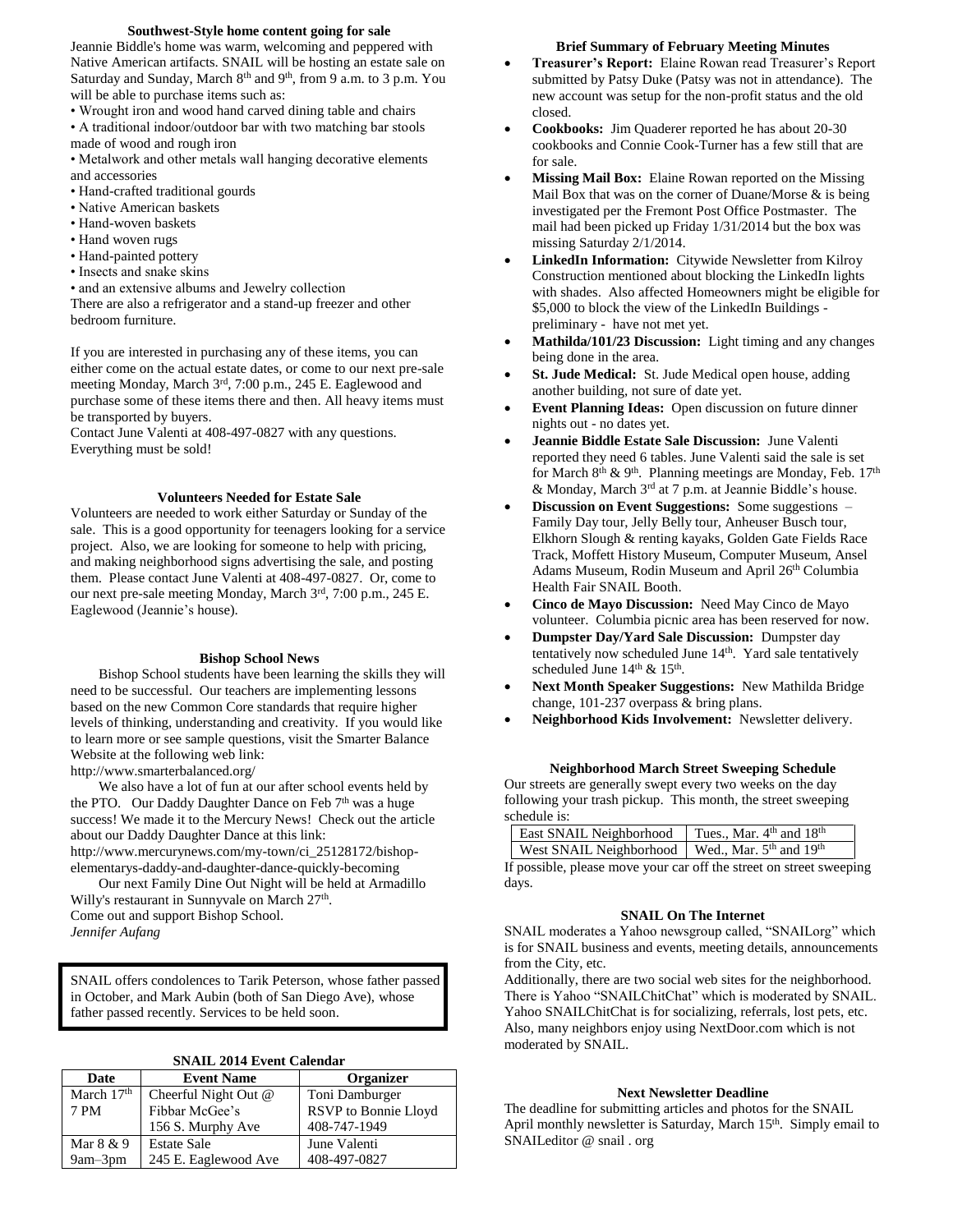### **CNC News**

Fitness Room: Open to SV residents 3 nights – Monday, 6:30 – 8 p.m.; Tuesday, 7:30 – 9 p.m.; Thursday, 6:30 – 8 p.m. for \$1/visit. There is now an after-school fitness program for CMS students, 1 day for girls and 1 for boys, with capacity of 20 students each day.

Covered California Sessions: Find out about the Affordable Care Act at CNC on Thursday, March 6<sup>th</sup> at the City Council Chambers from  $3 - 4$  p.m.

Legal Aid Clinics: First Saturday of each month, 10 a.m. to noon. Free. First come, first served.

Project Sentinel: Housing information and dispute resolution for landlords and tenants. Fourth Friday of each month, 8:30 a.m. to 12:30 p.m. Free. First come, first served. Also at the SV Senior Center the 2nd Friday of the month, by appointment only.

Pocket Resource Guides: Now available at CNC. It is full of community resource information. Stop by and pick one up at CNC, or go to ResourceGuide.inSunnyvale.com for an online copy.

Cesar Chavez Youth Action Day: For high school students, March  $29<sup>th</sup>$ ,  $9:30$  a.m.  $-2$  p.m. Community service projects, entertainment, and information on the life of Cesar Chavez. Sign up at Volunteering.inSunnyvale.com

Fit & Fun Fair: Saturday, April 26<sup>th</sup>, 11 a.m.  $-3$  p.m. at CNC. Interested in volunteering at this fun family event? Apply at Volunteering.inSunnyvale.com

Childcare information: For resources and information, go to ChildCareResources.inSunnyvale.com

CNC information: (408) 730-7800 or CNC.inSunnyvale.com *Carolyn Lutticken*

#### **Keep Your Guard Up**

Security breached on East Duane Ave. The bad guys are out there so it's your responsibility to make it as difficult for them as possible. Per Sunnyvale PD, many of the break-ins occur during waking hours when we're away at work or on vacation and not during the night as many people are led to believe. Be on the lookout for folks dressed in uniform, people going from door to door disguised as sales folks or suspicious individuals meandering around the neighborhood as they may be checking to see if any one's home. Crime is on the rise. Crooks are very good at what they do and may work as a team so everyone needs to be vigilant in order to keep their risk to a minimum. Below are lessons learned and a few suggestions on how to make your home more secure.

1. Entry was made through the side gate, as it wasn't securely latched. Many gates have a string or wire connected to the latch and anyone can get in by pulling on it. To secure, lock the latch and install a sliding bolt on the bottom of the gate.

2. A tempered glass window on a door leading into the garage was shattered allowing them to open the dead bolt. A dead bolt keyed on both sides would have been a better option.

3. From the garage they kicked in the door to the kitchen. A more robust door fitted with dead bolts and longer screws would have slowed them down.

4. It is harder to take a flat screen TV that's bolted to a wall or mounted on a stand. Desktops, laptops and electronics are prime targets and difficult to secure unless one devises a way to bolt them down or lock them up

5. Take your car keys with you when going out of town or let your neighbor or best friend hold on to them. Keep your spares in a safe place and lock your garage door, disable your garage door opener and disconnect your car battery.

6. Valuables may be safer in a safety deposit box than at home.

7. Let your neighbors know that you're going out of town or find a house sitter.

8. Use motion detector lights in the front and back yard.

9. Home surveillance with an alarm system is an excellent way to deter theft.

Finally, be mindful of what's going on in and around our neighborhood, stay vigilant and above all…"Keep Your Guard Up".

*Wendell Shak*

# **Pet of the Month**

Email your pet's portrait with your name, the name of your pet, your street name, and anything you would like to say about your pet to the editor at: SNAILeditor @ snail.org.



This is Hamberguesa the hamster. She is very active, sweet tempered, and loves running in her ball. Murphy the dog is terrified of her but she takes no notice of him! *Susan Lato for the Obrero's Borregas Ave.*

#### **SNAIL Yard Sale 2014**

The most fun annual activity for many in the neighborhood is the SNAIL Yard Sale (June 14-15). This activity is also how SNAIL raises most of its funding. We will have volunteers to help out with various aspects of this event but we need an organizer. If you are able to volunteer to organize this very important event, please contact John Cordes or come to our next general meeting.

### *SNAIL BOARD and CITY of SUNNYVALE SUPPORT STAFF*

| <b>Chair</b>                               | John Cordes               | 550 E. Arbor Ave.            | 650-288-9645 |  |  |  |
|--------------------------------------------|---------------------------|------------------------------|--------------|--|--|--|
| Email                                      | SNAIL chair $@$ snail org |                              |              |  |  |  |
| <b>Vice Chair</b>                          | Elaine Rowan              | 690 W. Fernwood Circle       | 408-749-1846 |  |  |  |
| <b>Secretary</b>                           | Sarah Cain                | 385 N. Fernwood Circle       | 818-427-0892 |  |  |  |
| <b>Treasurer</b>                           | Patsy Duke                | 476 E. Arbor Ave.            | 408-830-0097 |  |  |  |
| <b>Newsletter Editor</b>                   | Mark David                | 621 San Diego Ave            | 408-734-4325 |  |  |  |
| <b>Newsletter Distribution Coordinator</b> | Connie Cook-Turner        | 810 Carolina Ave.            | 408-739-8490 |  |  |  |
| <b>Social Secretary</b>                    | Bonnie Lloyd              | 802 Borregas Ave.            | 408-747-1949 |  |  |  |
| <b>Neighborhood Preservation</b>           | <b>Steve Frias</b>        | SFrias @ sunnyvale. ca. gov  | 408-730-7613 |  |  |  |
| <b>Neighborhood Resource Officer</b>       | <b>Todd Fekete</b>        | TFekete @ sunnyvale. ca. gov | 408-730-7153 |  |  |  |
|                                            |                           |                              |              |  |  |  |